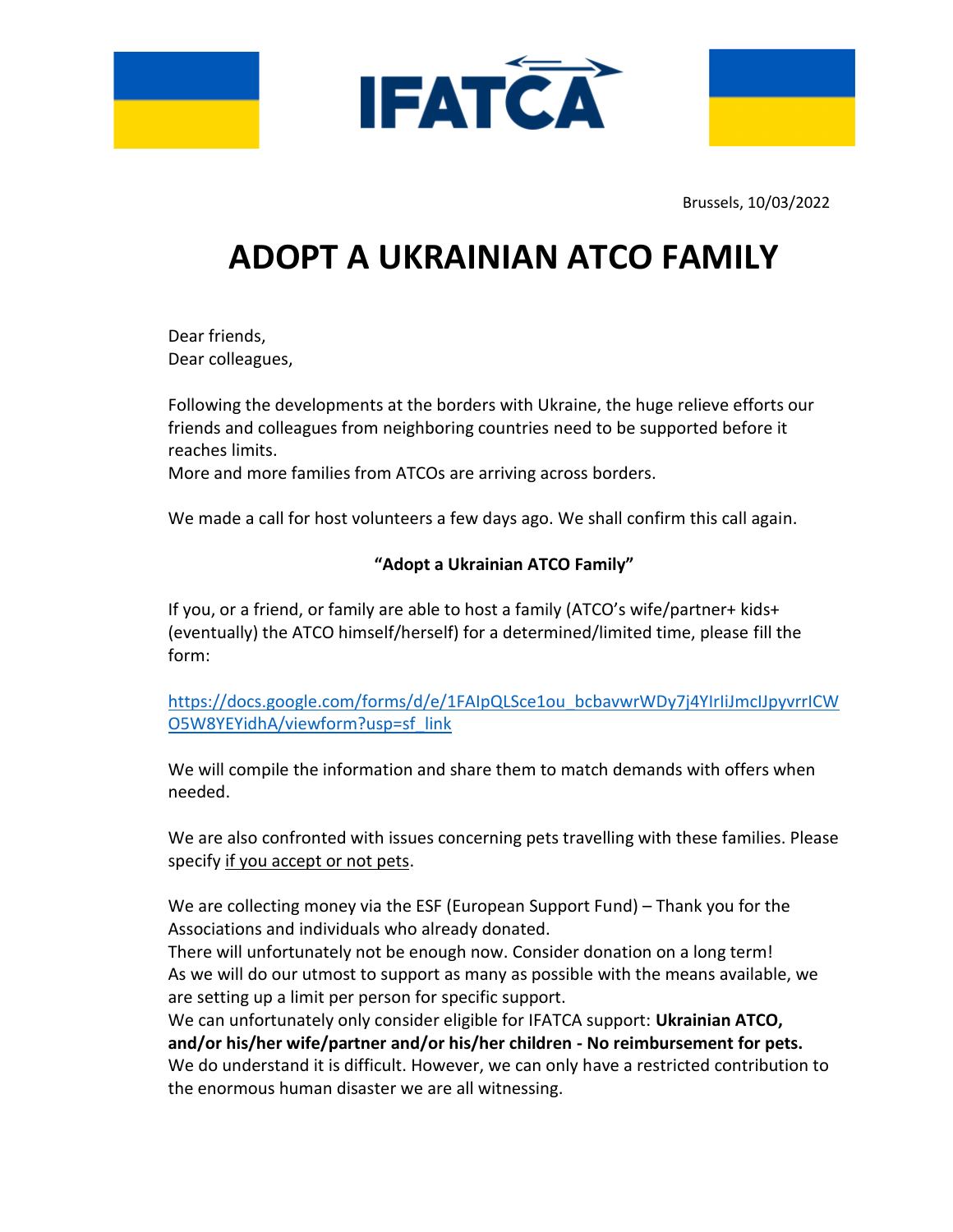



#### For info:

Financial support will be given upon request after receiving justification and a form attached for the requested amount up to a set maximum per person. We will concentrate on food/lodging/medical support – flights are becoming out of reach! If you have personal/Association contacts with airlines – **please ACT** and try to get a few free or highly reduced tickets to reduce the costs.

If you would host people, they will also need administrative support that you could get with your local/national authorities.

Consider also schools for kids – they need to have a children's life as normal as possible after the initial shock.

Medical support – will the Ukrainian families be eligible for medical support? How can you get them supported in case of treatment/hospital stay/doctor's visit/medicines/pharmacy/etc.

Prepare for the worse and hope for the best – bad news might come from Ukraine while the family is staying with you. If you need psychological/emotional support, do not hesitate to ask for it on time at your unit for i.e.

## **"Adopt a Ukrainian ATCO Family"**

We thank you in advance for your help and support.

Let us not forget our Ukrainian ATCO families **and** all our friends and colleagues who have started a huge life challenge and are helping on the front lines. They have an enormous courage! Thank you!

We will try to send you information and updates as often as needed and possible.

STAY SAFE – HEALTHY – UNITED!

TOGETHER – FURTHER!

Kind regards Fred

Frederic Deleau [www.ifatca.org](http://www.ifatca.org/)

IFATCA EVP Europe **[frederic.deleau@ifatca.org](mailto:frederic.deleau@ifatca.org)**